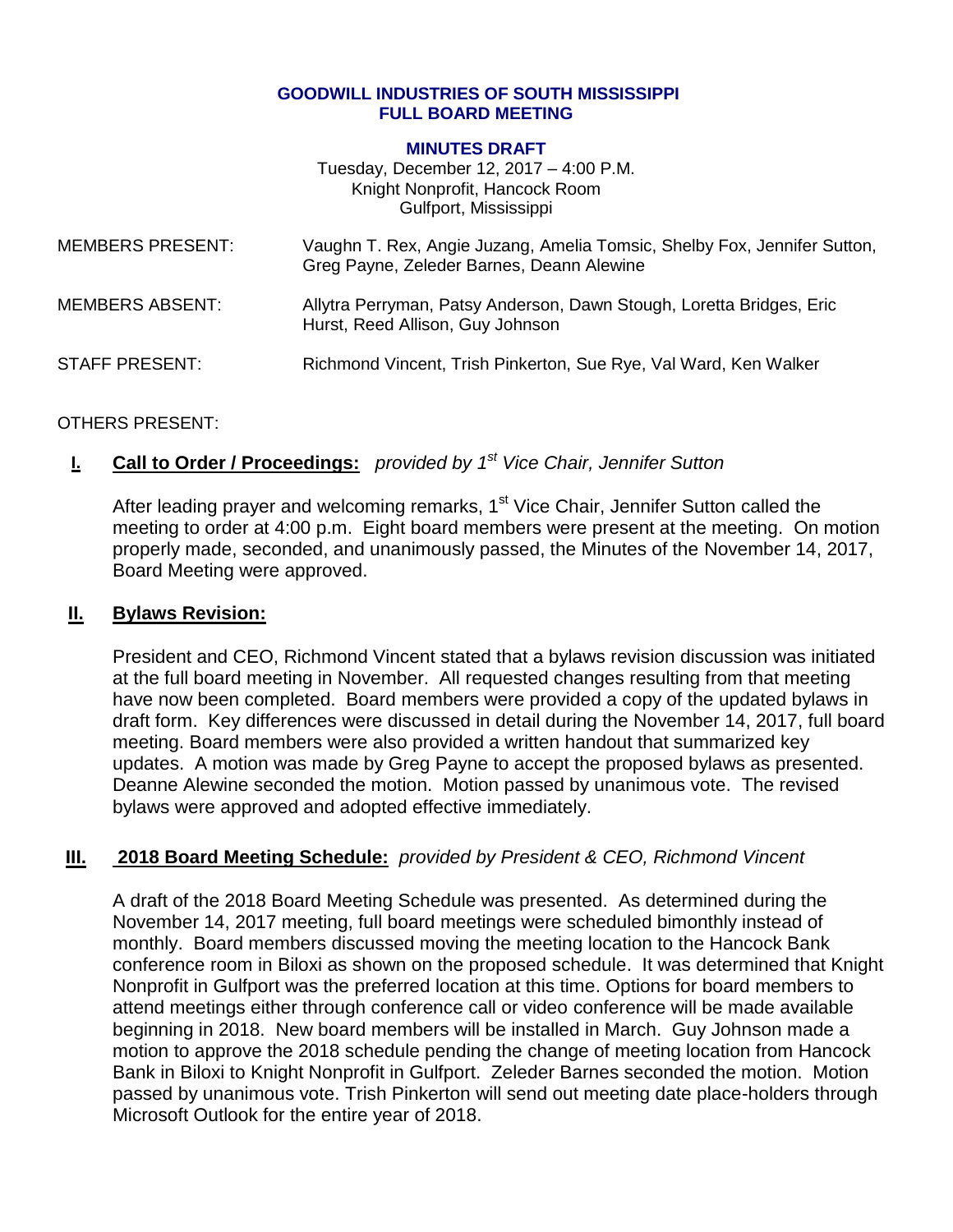## **IV. 2018 Budget Presentation:** *provided by President & CEO, Richmond Vincent*

President and CEO, Richmond Vincent presented the proposed 2018 budget, covering both the operating and the capital budget. Included in the capital budget was the opening of three new retail stores in 2018. The new stores will be located in Long Beach, Biloxi and Picayune. The Picayune store will actually be a relocation of the current store in that area. Following this move, the current Picayune store property will put up for sale. The board will be presented with a proposal on each of these new stores in 2018. Other highlights from the budget presentation included a 5% increase in wages, the addition of four additional workforce development staff, the purchase of software specifically for the Human Resources department, and an increase in advertising and promotions. 2018 is projected to be a year of rapid growth in our workforce development services. Mississippi ranks number one in the country with 21% of the population living in poverty. The vision of Goodwill of South Mississippi is to eliminate poverty. Our workforce development programs are critical to this undertaking. Many of our planned programs will directly connect job seekers with economic opportunities while meeting the recruitment needs of businesses in this community. Board members requested that revenue generated from the round-up program be specifically allocated to workforce development programs. President and CEO, Richmond Vincent affirmed this request. Following discussion, Shelby Fox made a motion to approve the 2018 capital and operating budget as presented. Vaughn T. Rex seconded the motion. The board of directors unanimously approved the proposed 2018 operating and capital budget.

## **V. Chairman's Remarks:** *provided by 1 st Vice Chair, Jennifer Sutton*

1<sup>st</sup> Vice Chair, Jennifer Sutton asked if there was any additional discussion at this time. Hearing none, a motion to adjourn the meeting was made by Guy Johnson and seconded by Vaughn T. Rex to adjourn the meeting. Meeting was adjourned.

Respectfully submitted,

Deann Alewine **Example 20** Eric Hurst Board Secretary Goodwill of South Mississippi

Board Chairman Goodwill of South Mississippi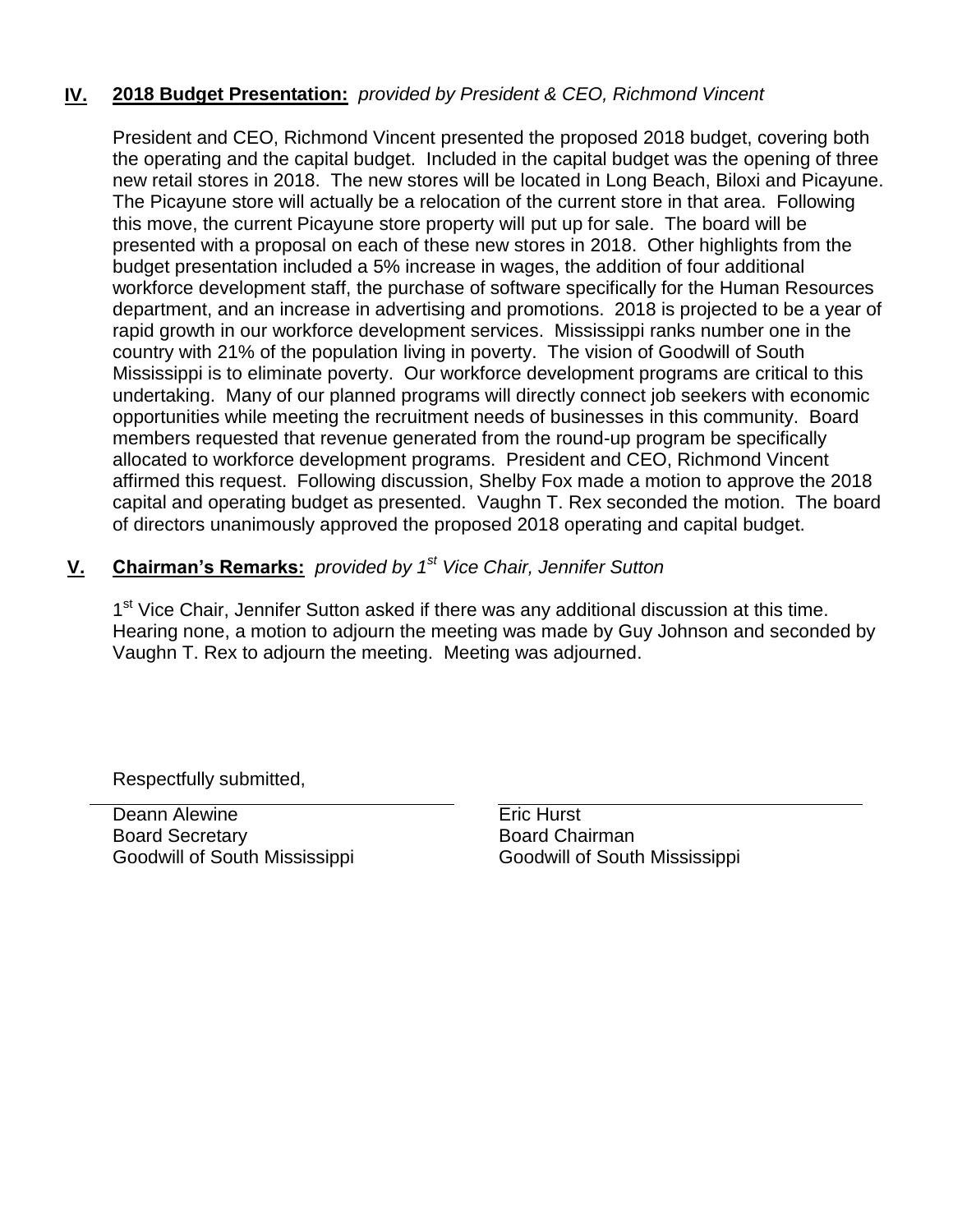#### **MISSISSIPPI GOODWORKS FULL BOARD MEETING**

#### **MINUTES DRAFT**

Tuesday, December 12, 2017 – 4:00 P.M. Knight Nonprofit, Hancock Room Gulfport, Mississippi

| <b>MEMBERS</b>        | Vaughn T. Rex, Angie Juzang, Amelia Tomsic, Shelby Fox, Jennifer Sutton,    |
|-----------------------|-----------------------------------------------------------------------------|
| <b>PRESENT:</b>       | Greg Payne, Zeleder Barnes, Deann Alewine                                   |
| <b>MEMBERS</b>        | Allytra Perryman, Patsy Anderson, Dawn Stough, Loretta Bridges, Eric Hurst, |
| ABSENT:               | Reed Allison, Guy Johnson                                                   |
| <b>STAFF PRESENT:</b> | Richmond Vincent, Trish Pinkerton, Sue Rye, Val Ward, Ken Walker            |

### OTHERS PRESENT:

### **I. Call to Order / Proceedings:** *provided by 1 st Vice Chair, Jennifer Sutton*

After welcoming remarks, 1<sup>st</sup> Vice Chair, Jennifer Sutton called the meeting to order at 4:00 PM. Eight board members were present at the meeting. On motion properly made, seconded, and unanimously passed, the Minutes of the November 14, 2017 Board Meeting were approved.

### **II. Bylaws Revision:** *provided by 1 st Vice Chair, Jennifer Sutton and President and CEO, Richmond Vincent*

President and CEO, Richmond Vincent stated that a bylaws revision discussion was initiated at the full board meeting in November. All requested changes resulting from that meeting have now been completed. Board members were provided a copy of the updated bylaws in draft form. Key differences were discussed in detail during the November 14, 2017, full board meeting. Board members were also provided a written handout that summarized key updates. A motion was made by Greg Payne to accept the proposed bylaws as presented. Deanne Alewine seconded the motion. Motion passed by unanimous vote. The revised bylaws were approved and adopted effective immediately.

### **III. 2018 Board Meeting Schedule:** *provided by President & CEO, Richmond Vincent*

A draft of the 2018 Board Meeting Schedule was presented. As determined during the November 14, 2017 meeting, full board meetings were scheduled bimonthly instead of monthly. Board members discussed moving the meeting location to the Hancock Bank conference room in Biloxi as shown on the proposed schedule. It was determined that Knight Nonprofit in Gulfport was the preferred location at this time. Options for board members to attend meetings either through conference call or video conference will be made available beginning in 2018. New board members will be installed in March. Guy Johnson made a motion to approve the 2018 schedule pending the change of meeting location from Hancock Bank in Biloxi to Knight Nonprofit in Gulfport. Zeleder Barnes seconded the motion. Motion passed by unanimous vote. Trish Pinkerton will send out meeting date place-holders through Microsoft Outlook for the entire year of 2018.